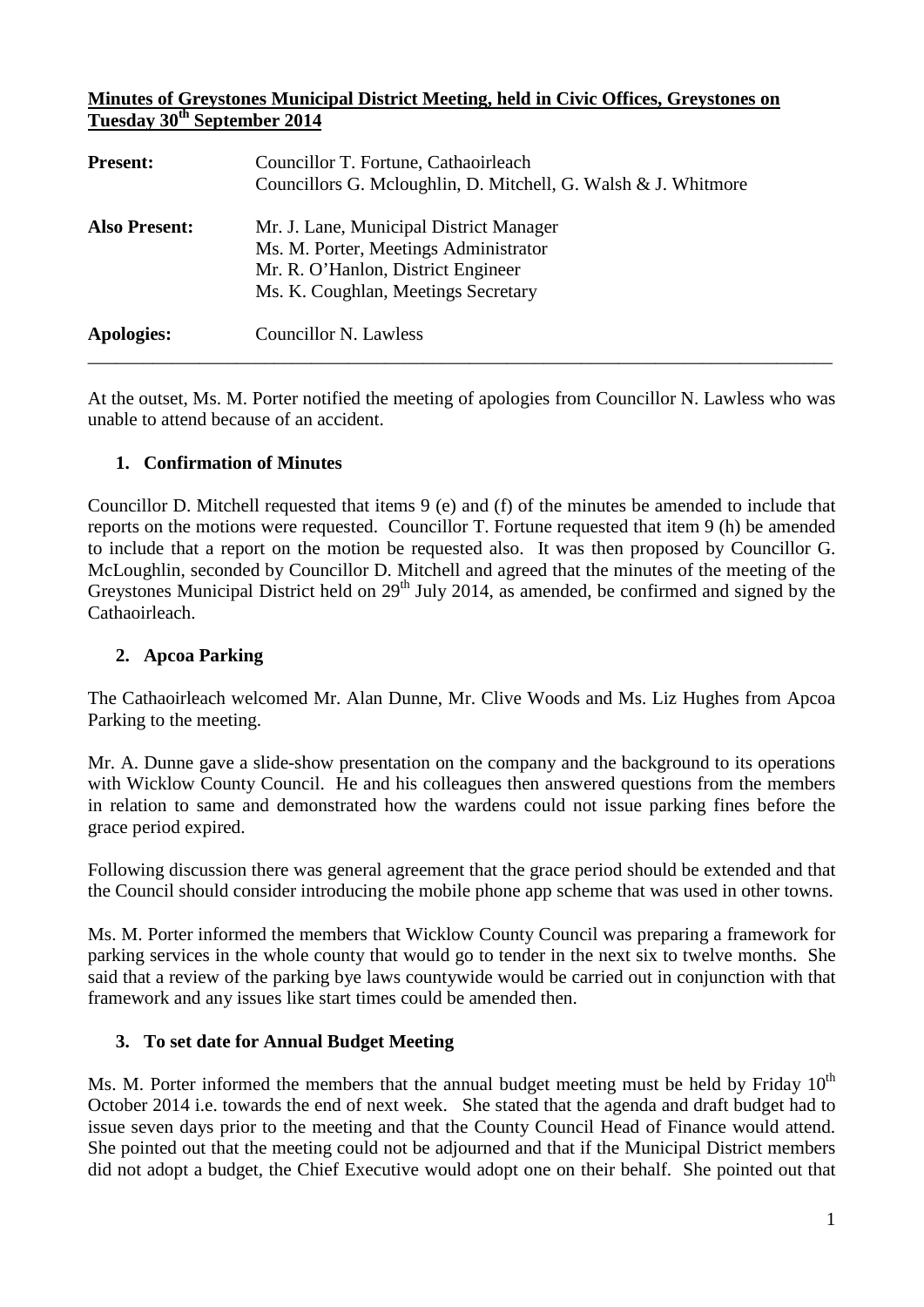the main County Council budget would be adopted in November following which a schedule of works for the Municipal District would be agreed.

Mr. J. Lane stated that the Municipal District budget would relate to discretionary spending and that the main items of expenditure would be included in the County Council budget to be agreed in November. He advised the members that any questions about the MD budget could be emailed to him as soon as they were received by members and he would reply to them.

Members expressed concern at the short time frame for receiving and adopting their budget and following discussion it was agreed to hold the annual budget meeting on Thursday  $9<sup>th</sup>$  October at 6 p.m.

# **4. To receive progress report on Greystones harbour development**

Ms. M. Porter stated that there was no further progress on the harbour development since the meeting with Sisk and Wicklow County Council last week.

# **5. Notices of Motion**

(a) Motion in the names of Councillor G. McLoughlin & D. Mitchell: "That Wicklow County Council gives an update on the proposed road improvement scheme for Delgany".

Mr. R. O'Hanlon informed the members that this scheme was still at design stage and that feedback from residents following public consultation was being taken in to account.

(b) Motion in the names of Councillor G. McLoughlin & D. Mitchell: "That Greystones Municipal District calls on Irish Rail to provide a shelter for the train station in Kilcoole".

Following discussion on this motion it was agreed to write to Irish Rail to request the provision of a shelter and a sheltered bike park at the train station in Kilcoole.

(c) Motion in the name of Councillor J. Whitmore:

"To ask that the Council circulate a report to members before each meeting of the Greystones District outlining projects that are to begin work the following month, and to provide status update on projects that are underway".

Mr. R. O'Hanlon circulated a report on works to the members and following discussion on this motion it was agreed that a works report be circulated to the members each month prior to the meetings.

(d) Motion in the name of Councillor J. Whitmore:

"To request that a tree management strategy for the District be developed".

Following discussion on this motion it was agreed to ask the County Council SPCs to devise a policy on tree management and grass cutting that could be circulated to the members.

(e) Motion in the name of Councillor J. Whitmore:

"To ask that the CCTV at the Dart station be inspected to ensure that it is in full working order".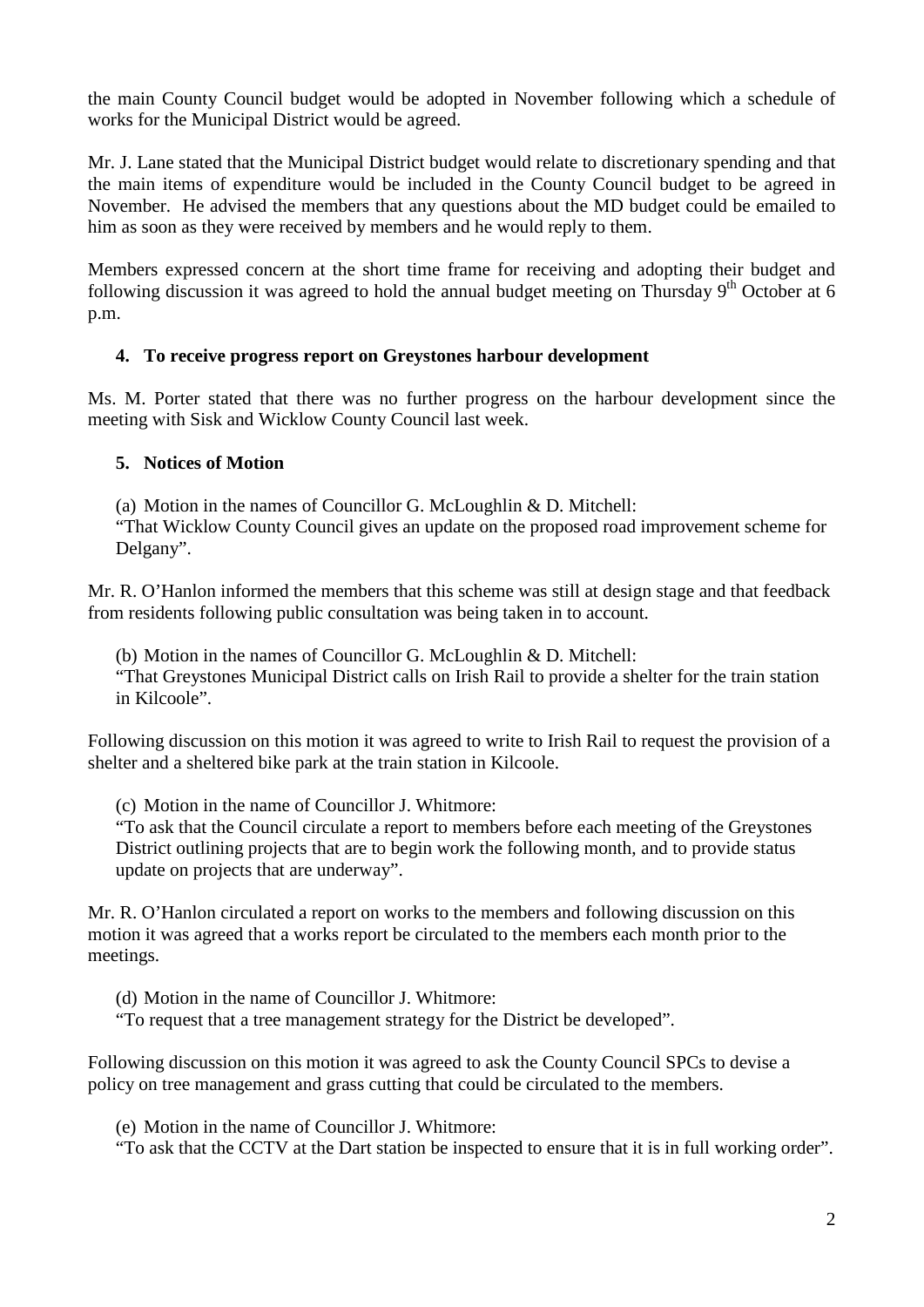Ms. M. Porter stated that CCTV was provided by the Council from capital funding in consultation with the local Gardai and that the Gardai had stated from the outset that they had no budget to maintain it. She said that there were some issues with the system from time to time mainly due to the fact that different systems were linked. She stated that she had sent a request to Wicklow County Council to ask that the whole system, including issues in relation to policy, be examined.

(f) Motion in the name of Councillor N. Lawless:

"I propose that we the GMD set up a local Garda Liaison committee consisting of us the local councillors and our community Garda in the area. With the new JPC now centralised on a county level, my fear would be that as a district we would not be getting information on a local level about our area. I feel that continual contact with our Garda is vital for us as local representatives to know what is going on in our areas and what the needs might be. I am suggesting that the committee meetings be held on an evening other than our GMD meetings and that we hold them once or twice a month. I'm happy to leave times open to suggestions for other members."

As Councillor Lawless was not present at the meeting, it was agreed to defer this motion to the October meeting.

(g) Motion in the name of Councillor T. Fortune:

"Can I have an update on the road repairs carried out in Kilcoole during early August? Why was it only patch work? What guarantee is there that the rest of road will not break up also? Why did we not re-surface the road fully as the original road was agreed to have been a bad job?"

Mr. R. O'Hanlon informed the members that these works were carried out using funding provided by the NTA. He stated that that the road was repaired where required and that he could give no guarantee that other areas of the road would not break up.

(h) Notice of motion in the name of Councillor T. Fortune:

"Can I have a report on the works at the bottom of main street Kilcoole? Are the footpaths and road going to be replaced as new? Are we putting in traffic calming as part of project? Are we using a private contractor for the work? I understand we are using a separate traffic management contractor and word on the ground is that they wanted to use more people and that we told them to cut back. Have we the correct amount of people in regard to health and safety?"

Mr. R. O'Hanlon informed the members that new footpaths and traffic lights, together with an antiskid surface, were being provided at this location. He stated that the work was being undertaken by Council staff and that all traffic management and health and safety regulations were being complied with.

# **6. Correspondence**

- 1. Ms. M. Porter reminded the members that they were required to submit notices of motion for inclusion on the agenda for any meeting two weeks prior to that meeting.
- 2. Ms. M. Porter advised the members of the contents of a letter received from DAG:T requesting to make a presentation to the October meeting of the Municipal District. Ms. Porter pointed out that the members had already agreed to receive a deputation from the Hillside Residents Association at the October meeting. It was agreed to invite a deputation from DAG:T to the November meeting.